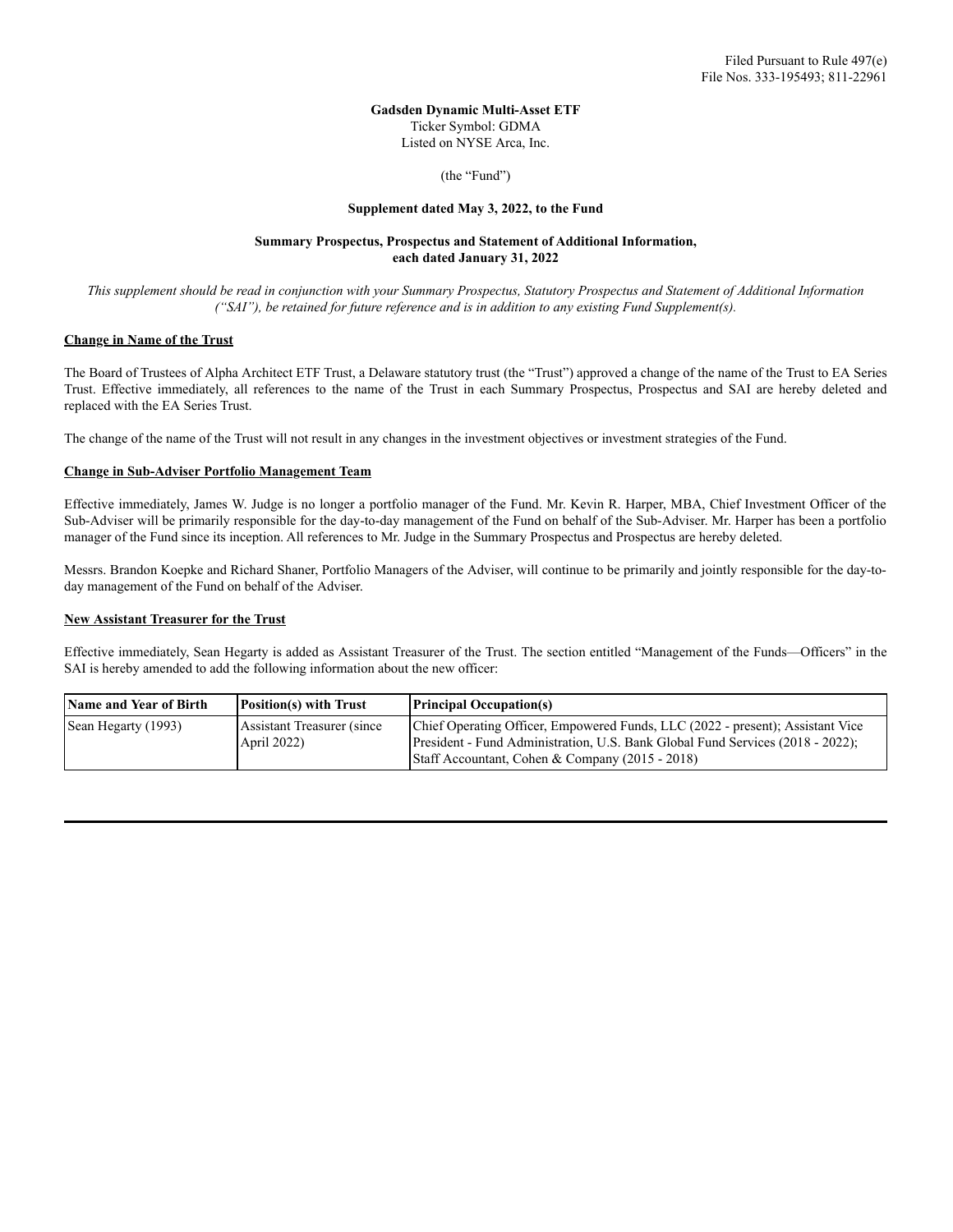# **Updated Transaction Fees**

Effective immediately, the table located in the "Transaction Fees" section in the Fund's SAI is hereby deleted and replaced with the following:

|                                 | Standard               | Variable       |
|---------------------------------|------------------------|----------------|
| Fund                            | <b>Transaction Fee</b> | <b>Charge</b>  |
| Gadsden Dynamic Multi-Asset ETF | \$300*                 | Up to $2.00\%$ |

\* The Transaction Fee may be higher for transactions outside the Clearing Process. In addition, one half of the Transaction Fee may be waived in conjunction with rebalancing transactions.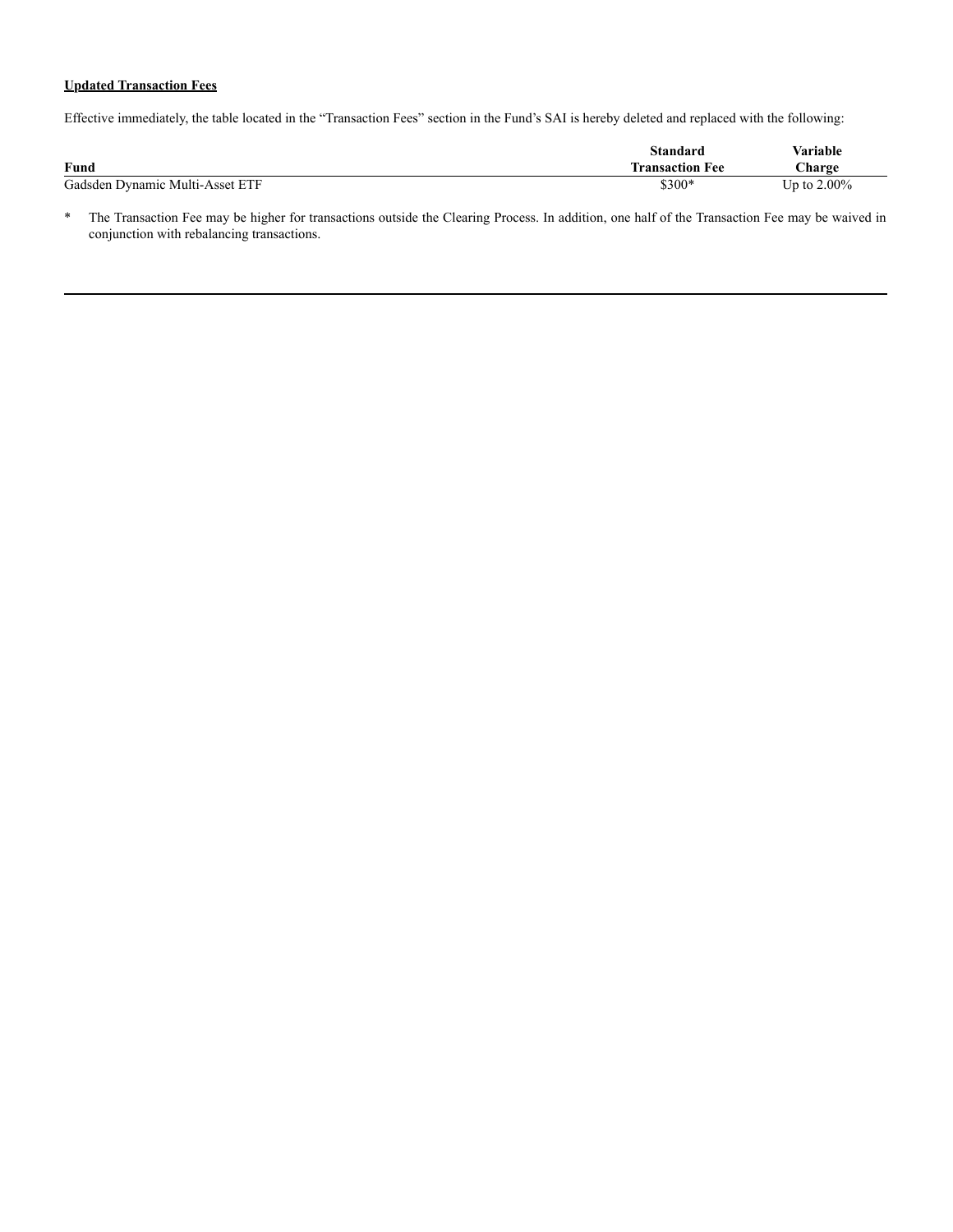# **Gadsden Dynamic Multi-Asset ETF**

Ticker Symbol: GDMA *Listed on NYSE Arca, Inc.*

Before you invest, you may want to review the statutory prospectus (the "Prospectus"), which contains more information about Gadsden Dynamic Multi-Asset ETF (the "Fund") and its risks. You can find the Fund's Prospectus, reports to shareholders, and other information about the Fund, including the Fund's Statement of Additional Information, online at www.gadsdenfunds.com. You can also get this information at no cost by calling 215-882-9983 or by sending an e-mail request to ir@alphaarchitect.com. The current Prospectus and Statement of Additional Information dated January 31, 2022 are incorporated by reference into this Summary Prospectus.

# **Gadsden Dynamic Multi-Asset ETF**

Fund Summary

#### **Investment Objective**

Gadsden Dynamic Multi-Asset ETF (the "Fund") seeks total return.

## **Fees And Expenses**

This table describes the fees and expenses that you may pay if you buy, hold, and sell shares of the Fund ("Shares"). You may also pay brokerage commissions on the purchase and sale of Shares, which are not reflected in the table and example below.

#### ANNUAL FUND OPERATING EXPENSES (EXPENSES THAT YOU PAY EACH YEAR AS A PERCENTAGE OF THE VALUE OF YOUR INVESTMENT)

| Management Fee                               | $0.59\%$ |
|----------------------------------------------|----------|
| Distribution and/or Service (12b-1) Fees     | $0.00\%$ |
| Other Expenses                               | $0.00\%$ |
| Acquired Fund Fees and Expenses <sup>1</sup> | $0.28\%$ |
| <b>Total Annual Fund Operating Expenses</b>  | $0.87\%$ |

1 Total Annual Fund Operating Expenses do not correlate to the ratio of expenses to average net assets provided in the Financial Highlights section of the Prospectus, which reflects only the operating expenses of the Fund and does not include acquired fund fees and expenses.

#### **Example**

The following example is intended to help you compare the cost of investing in the Fund with the cost of investing in other funds. The example assumes that you invest \$10,000 for the time periods indicated and then redeem all of your Shares at the end of those periods. The example also assumes that the Fund provides a return of 5% a year and that operating expenses remain the same. You may also pay brokerage commissions on the purchase and sale of Shares, which are not reflected in the example. Although your actual costs may be higher or lower, based on these assumptions your costs would be:

| <b>One Year:</b> | <b>Three Years:</b> | <b>Five Years:</b> | <b>Ten Years:</b> |
|------------------|---------------------|--------------------|-------------------|
| \$89             | \$278               | \$482              | \$1,073           |

#### **Portfolio Turnover**

The Fund may pay transaction costs, including commissions when it buys and sells securities (or "turns over" its portfolio). A higher portfolio turnover rate may indicate higher transaction costs and may result in higher taxes when Shares are held in a taxable account. These costs, which are not reflected in annual fund operating expenses or in the example, affect the Fund's performance. During the Fund's fiscal period November 2, 2020 through September 30, 2021, the Fund's portfolio turnover rate was 99% of the average value of its portfolio.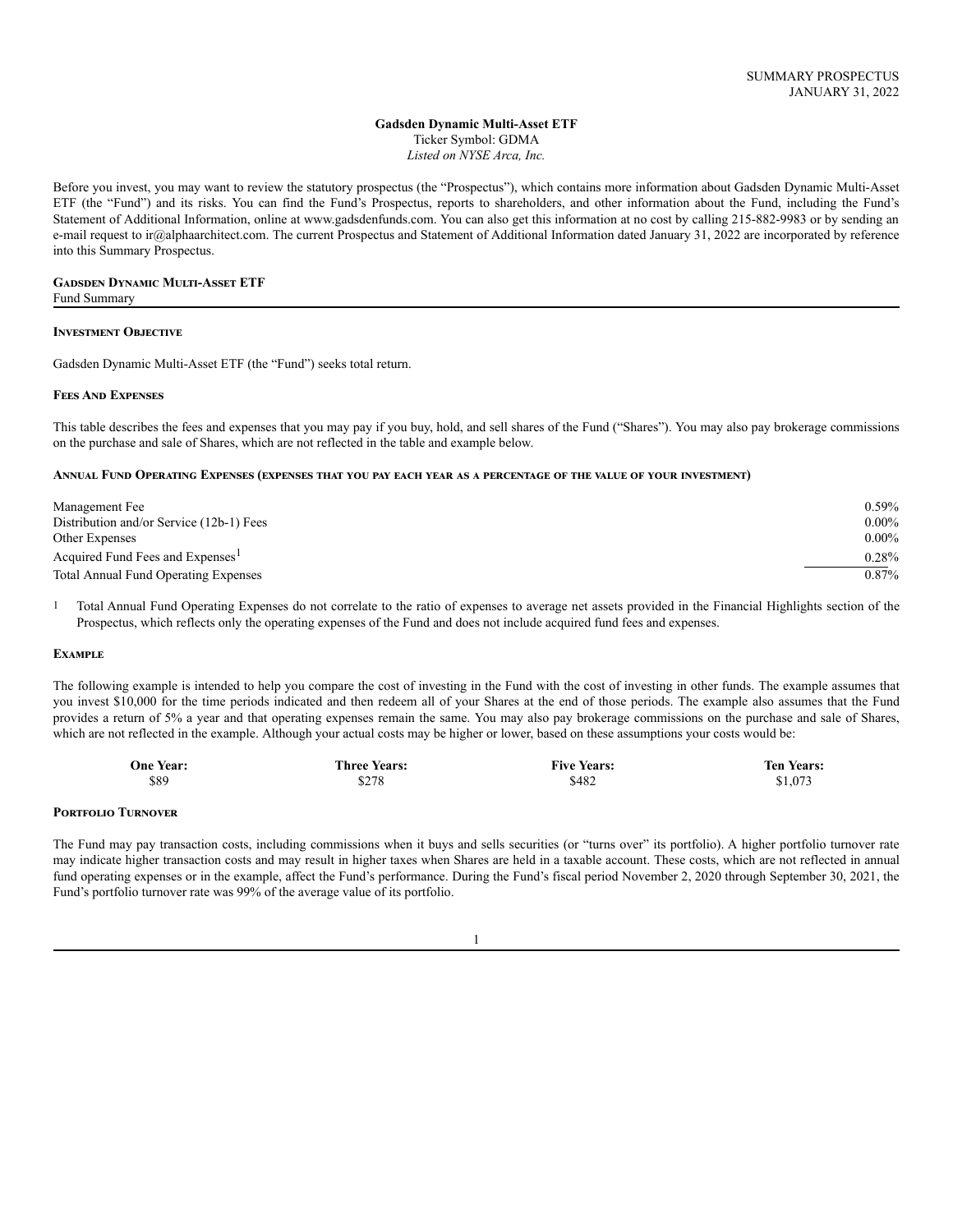#### **Principal Investment Strategies**

The Fund is an actively managed exchange-traded fund ("ETF") that seeks to achieve its investment objective by investing in asset classes that the Fund's portfolio managers believe offer the most attractive combined risk/return opportunities. The term "asset classes" generally includes, among others, U.S. equities, foreign securities, currencies, bonds, and real estate investment trusts (REITs). Generally, Gadsden (defined below) selects investments for the Fund's portfolio based on its long-term view of macroeconomic factors. That is considered a "strategic" approach. Through that approach, the Fund's portfolio will generally have exposure to a variety of asset classes, geographies, and market capitalizations. Additionally, for a portion of the Fund's portfolio, Gadsden may seek to change the Fund's investment portfolio based on its short-term view of the markets, which is referred to as a "tactical" approach.

The Fund's risk or return is not managed relative to any securities index or securities benchmark. Rather, the portfolio managers make allocation decisions based on their view of the projected investment environment, attractiveness, and future return for a particular asset class or securities. The Fund may invest globally in any asset class or security and may at times have significant exposure to a single asset class. The Fund may focus its investments in particular asset classes, sectors, regions, or countries, and in companies of any market capitalization, which allocations may change over time. Additionally, the Fund may invest in assets classes that are considered lower-risk (e.g., inflation-linked bonds or fixed income securities), higher-risk (e.g., equities or REITs), or a mix of both groups.

The Fund's investment adviser, Empowered Funds, LLC (the "Adviser") has engaged Gadsden, LLC ("Gadsden") as investment sub-adviser to support management of the Fund. Gadsden will perform its services as a non-discretionary sub-adviser, which means that Gadsden will not be responsible for selecting brokers or placing the Fund's trades. Rather, Gadsden will provide trade recommendations to Empowered and, in turn, Empowered will be responsible for selecting brokers and placing the Fund's trades. It is anticipated that the Adviser will generally adhere to Gadsden's recommendations.

Regardless of whether the portfolio managers are using a tactical approach or a strategic approach, the portfolios managers evaluate potential investments using both fundamental analyses and quantitative methods. A fundamental analysis is a method of measuring a security's intrinsic value. Through a fundamental analysis, the portfolio managers seek out securities priced below their real worth. Gadsden also uses a proprietary investment model that generates signals based on a quantitative analysis, which together with the results of the Sub-Adviser's fundamental analysis, is then used to determine in which securities to buy, sell, or hold. The Sub-Adviser's model is based on whether the model anticipates a market advance, correction, or decline. The Adviser will generally sell securities or other instruments when, based on Gadsden's recommendations, better opportunities have become available.

The Fund's portfolio construction typically includes investments across a variety of global asset classes, including corporate, government (U.S. or foreign), inflation-linked, and high-yield debt instruments (also known as "junk" bonds); cash and cash equivalents; commodity interests (including foreign currencies, precious metals, and other physical or nonphysical commodities); and REITs. The Fund's investments in fixed income instruments may include those of any maturity or credit quality. The Fund's portfolio may also utilize inverse, leveraged, and inverse leveraged exchange-traded vehicles (such as ETFs) to obtain exposure to one or more asset classes.

For each asset class in which the Fund invests, Gadsden will recommend to the Adviser whether the Fund should invest directly in securities or other instruments of that asset class or indirectly through one or more pooled vehicles that seeks to track the performance of the asset class (including ETFs, exchange-traded notes, and exchange-traded commodities). Consequently, the Fund's investments in other exchange-traded vehicles may range from 0% to 100% of the Fund's portfolio.

The Fund may invest in futures contracts to gain long or short exposure to one or more asset classes. Investments in derivative instruments, like futures, have the economic effect of creating financial leverage in the Fund's portfolio because those investments may give rise to losses that exceed the amount the Fund has invested in those instruments. Financial leverage will magnify, sometimes significantly, the Fund's exposure to any increase or decrease in prices associated with a particular reference asset resulting in increased volatility in the value of the Fund's portfolio. To the extent the Fund invests in derivative instruments, the value of the Fund's portfolio is likely to experience greater volatility over short-term periods. While financial leverage has the potential to produce greater gains, it also may result in greater losses, which in some cases may cause the Fund to liquidate other portfolio investments at a loss to comply with limits on leverage and asset segregation requirements imposed by the Investment Company Act of 1940, as amended (the "1940 Act") or to meet redemption requests.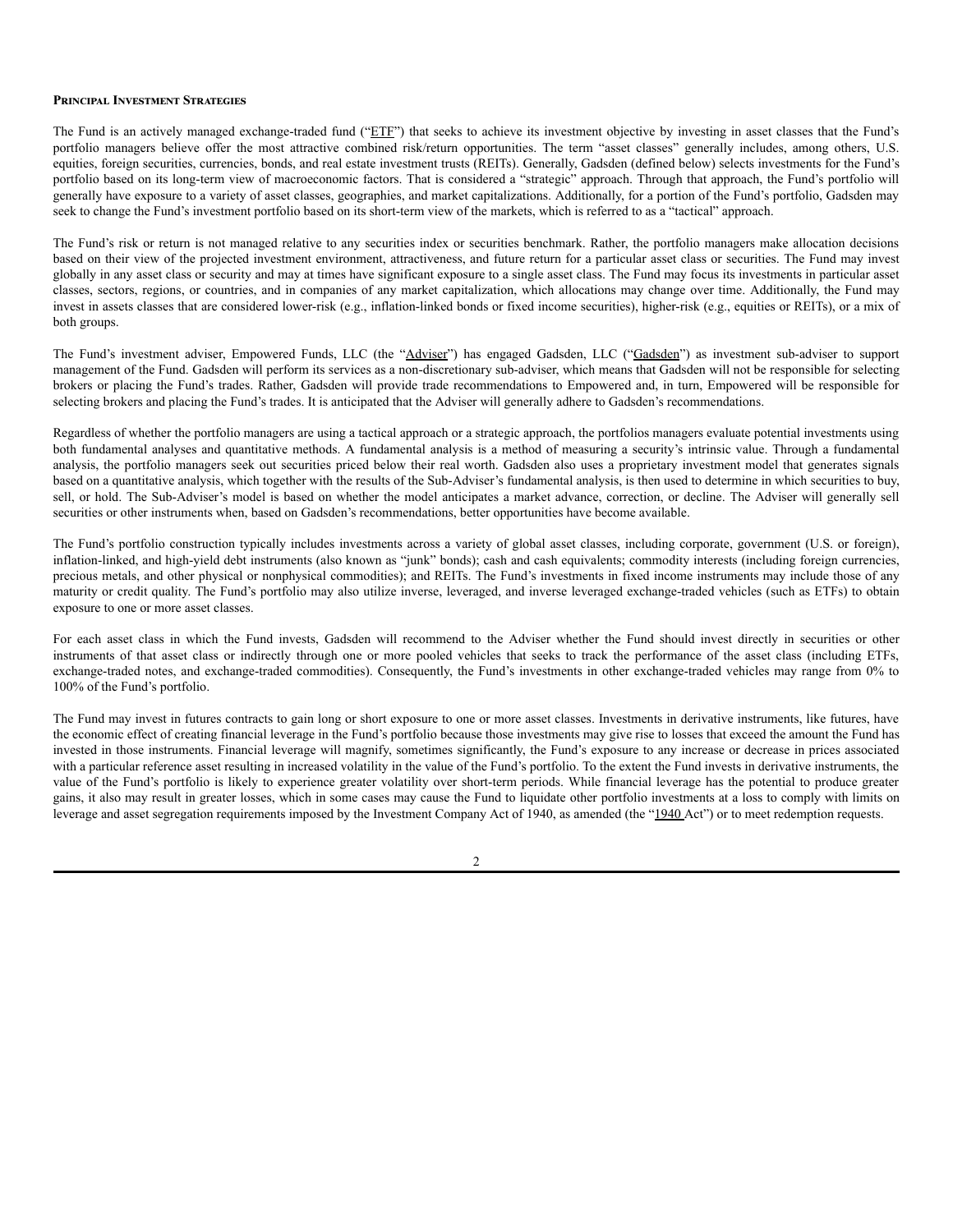#### **Principal Risks**

An investment in the Fund involves risk, including those described below. There is no assurance that the Fund will achieve its investment objective. An investor may lose money by investing in the Fund. An investment in the Fund is not a bank deposit and is not insured or guaranteed by the FDIC or any government agency.

Each risk summarized below is considered a "principal risk" of investing in the Fund, regardless of the order in which it appears. As with any investment, there is a risk you could lose all or a portion of your investment in the Fund. Some or all of these risks may adversely affect the Fund's NAV, trading price, yield, total return and/or ability to meet its objectives.

**Equity Investing Risk.** An investment in the Fund involves risks similar to those of investing in any fund holding equity securities, such as market fluctuations, changes in interest rates and perceived trends in stock prices. The values of equity securities could decline generally or could underperform other investments. In addition, securities may decline in value due to factors affecting a specific issuer, market or securities markets generally.

Foreign Investment Risk. Returns on investments in foreign securities could be more volatile than, or trail the returns on, investments in U.S. securities. Investments in or exposures to foreign securities are subject to special risks, including risks associated with foreign securities generally. Those special risks may arise due to differences in information available about issuers of securities and investor protection standards applicable in other jurisdictions; capital controls risks, including the risk of a foreign jurisdiction imposing restrictions on the ability to repatriate or transfer currency or other assets; currency risks; political, diplomatic and economic risks; regulatory risks; and foreign market and trading risks, including the costs of trading and risks of settlement in foreign jurisdictions.

**Fixed Income Securities Risk**. Changes in interest rates generally will cause the value of fixed-income and bond instruments held by the Fund to vary inversely to those changes. Prices of longer-term fixed-income instruments generally fluctuate more than the prices of shorter-term fixed income instruments as interest rates change. Fixed-income instruments that are fixed-rate are generally more susceptible than floating rate loans to price volatility related to changes in prevailing interest rates. The prices of floating rate fixed-income instruments tend to have less fluctuation in response to changes in interest rates, but will have some fluctuation, particularly when the next interest rate adjustment on the security is further away in time or adjustments are limited in amount over time.

The Fund may invest in short-term securities that, when interest rates decline, affect the Fund's value as these securities mature or are sold and the Fund purchases new short-term securities with lower yields. An obligor's willingness and ability to pay interest or to repay principal due in a timely manner may be affected by, among other factors, its cash flow.

In addition, the Fund may invest in various fixed income and floating rate securities, including high-yield (junk) bond securities, inflation-linked securities, Sovereign debt securities, and U.S. Government obligations) that are subject to additional risks. Those risks may be material and the risks differ for each of the types of underlying investments.

**Investment Risk.** When you sell your Shares of the Fund, they could be worth less than what you paid for them. The Fund could lose money due to short-term market movements and over longer periods during market downturns. Securities may decline in value due to factors affecting securities markets generally or particular asset classes or industries represented in the markets. The value of a security may decline due to general market conditions, economic trends or events that are not specifically related to the issuer of the security or to factors that affect a particular industry or group of industries. During a general downturn in the securities markets, multiple asset classes may be negatively affected. Therefore, you may lose money by investing in the Fund.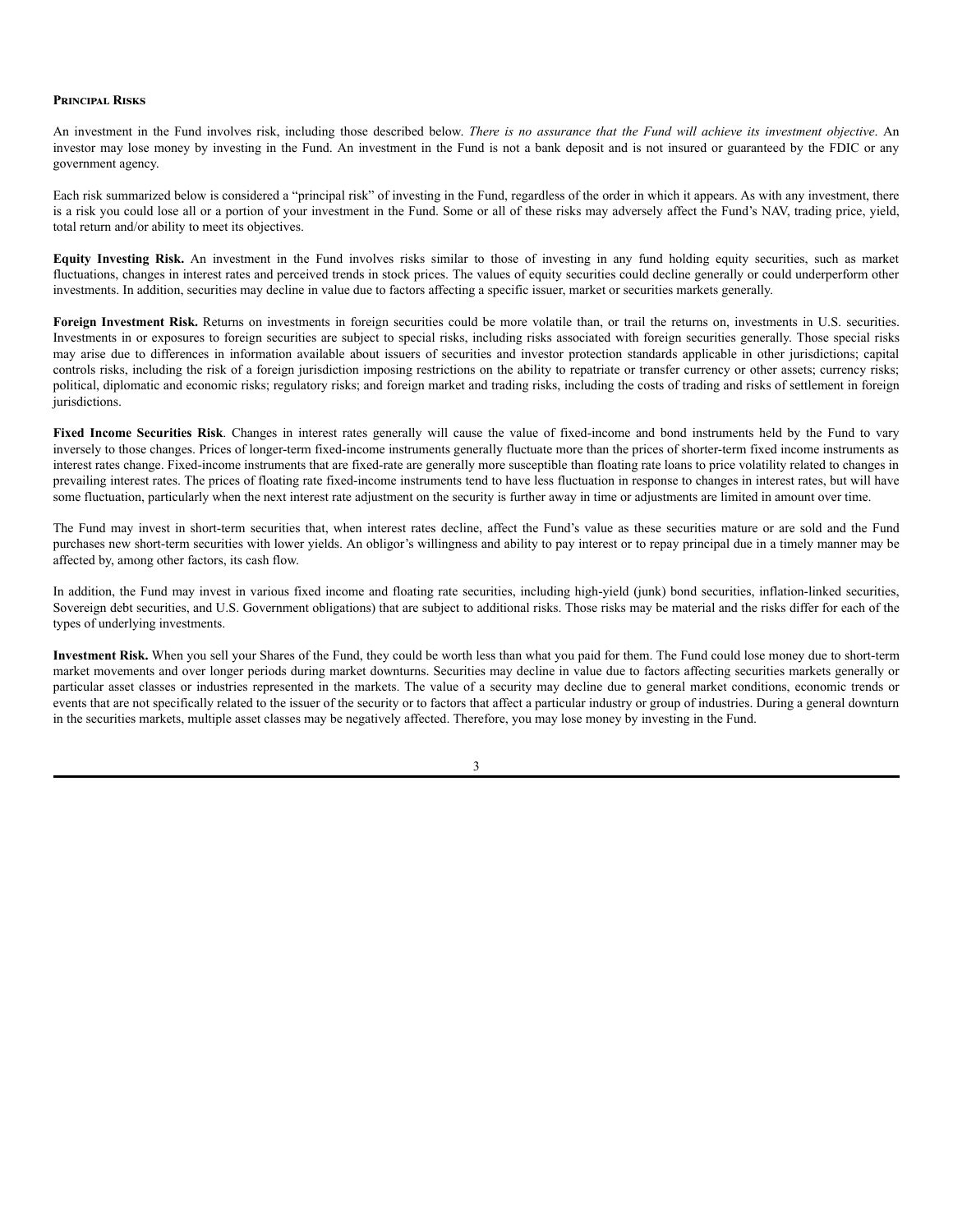Sector Risk. To the extent the Fund invests more heavily in particular sectors of the economy, its performance will be especially sensitive to developments that significantly affect those sectors.

**Commodities Risk**. If the Fund invests in physical commodities, those investments will subject the Fund to greater volatility than investments in traditional securities, like stocks and bonds. Investing in physical commodities, including through exchange-traded commodities ("ETCs") or indirectly through commodity-linked derivative instruments, such as commodity-linked futures, forwards, and swaps, is speculative and can be extremely volatile. The commodities markets may fluctuate rapidly based on a variety of factors, including overall market movements; economic events and policies; changes in interest rates or inflation rates; changes in monetary and exchange control programs; war; acts of terrorism; natural disasters; and technological developments. Variables like disease, drought, floods, weather, trade, embargoes, tariffs, and other political events may have a larger impact on commodity prices than on traditional securities. The prices of commodities can also fluctuate widely due to supply and demand disruptions in major producing or consuming regions.

Because some commodities may be produced in a limited number of countries and may be controlled by a small number of producers, political, economic, and supply-related events in those countries could have a disproportionate impact on the prices of those commodities. These factors may affect the value of the Fund in varying ways, and different factors may cause the value and the volatility of the Fund to move in inconsistent directions at inconsistent rates. The current or "spot" prices of physical commodities may also affect, in a volatile and inconsistent manner, the prices of futures contracts in respect of the relevant commodity. The Fund's exposure to physical commodities, ETCs, and other commodity-related investments presents tax risks because income and gains from these investments are treated as non-qualifying income for purposes of the Fund's qualification as a regulated investment company, the Fund might fail to qualify as a regulated investment company, and be subject to federal income tax at the Fund level.

**U.S. Government Obligations Risk.** Obligations of U.S. Government agencies and authorities receive varying levels of support and may not be backed by the full faith and credit of the U.S. Government, which could affect the Fund's ability to recover should they default. No assurance can be given that the U.S. Government will provide financial support to its agencies and authorities if it is not obligated by law to do so. Additionally, market prices and yields of securities supported by the full faith and credit of the U.S. government or other countries may decline or be negative for short or long periods of time.

**Cash and Cash Equivalents Risk**. Holding cash or cash equivalents rather than securities or other instruments in which the Fund primarily invests, even for short periods, may cause the Fund to risk losing opportunities to participate in market appreciation, and may cause the Fund to experience potentially lower returns than the Fund's benchmark or other funds that remain fully invested. In rising markets, holding cash or cash equivalents will negatively affect the Fund's performance relative to its benchmark.

**Commodity-Linked Derivatives Tax Risk**. The tax treatment of commodity-linked derivative instruments is currently uncertain and may be adversely affected by changes in legislation, regulations, or other legally binding authority. As a regulated investment company ("RIC"), the Fund must derive at least 90% of its gross income each taxable year from certain qualifying sources of income under the U.S. Internal Revenue Code of 1986, as amended (the "Code").

On May 1, 2017 the Internal Revenue Service (the "IRS") published a series of revocations of private letter rulings that had been issued to RICs. In each of the revocations, at least one of the rulings requested in the original private letter ruling was that the income from a commodity-linked note was qualified income for the purposes of 90% gross income test. Although the original rulings were favorable, the IRS indicated in the revocations that the rulings were not in accord with the current views of the IRS. If, as a result of any adverse future legislation, U.S. Treasury regulations, and/or guidance issued by the IRS, the income of the Fund from certain commodity-linked derivatives were treated as non-qualifying income, the Fund may fail to qualify as RIC and/or be subject to federal income tax at the Fund level. The uncertainty surrounding the treatment of certain derivative instruments under the qualification tests for a RIC may limit the Fund's use of those types of derivative instruments.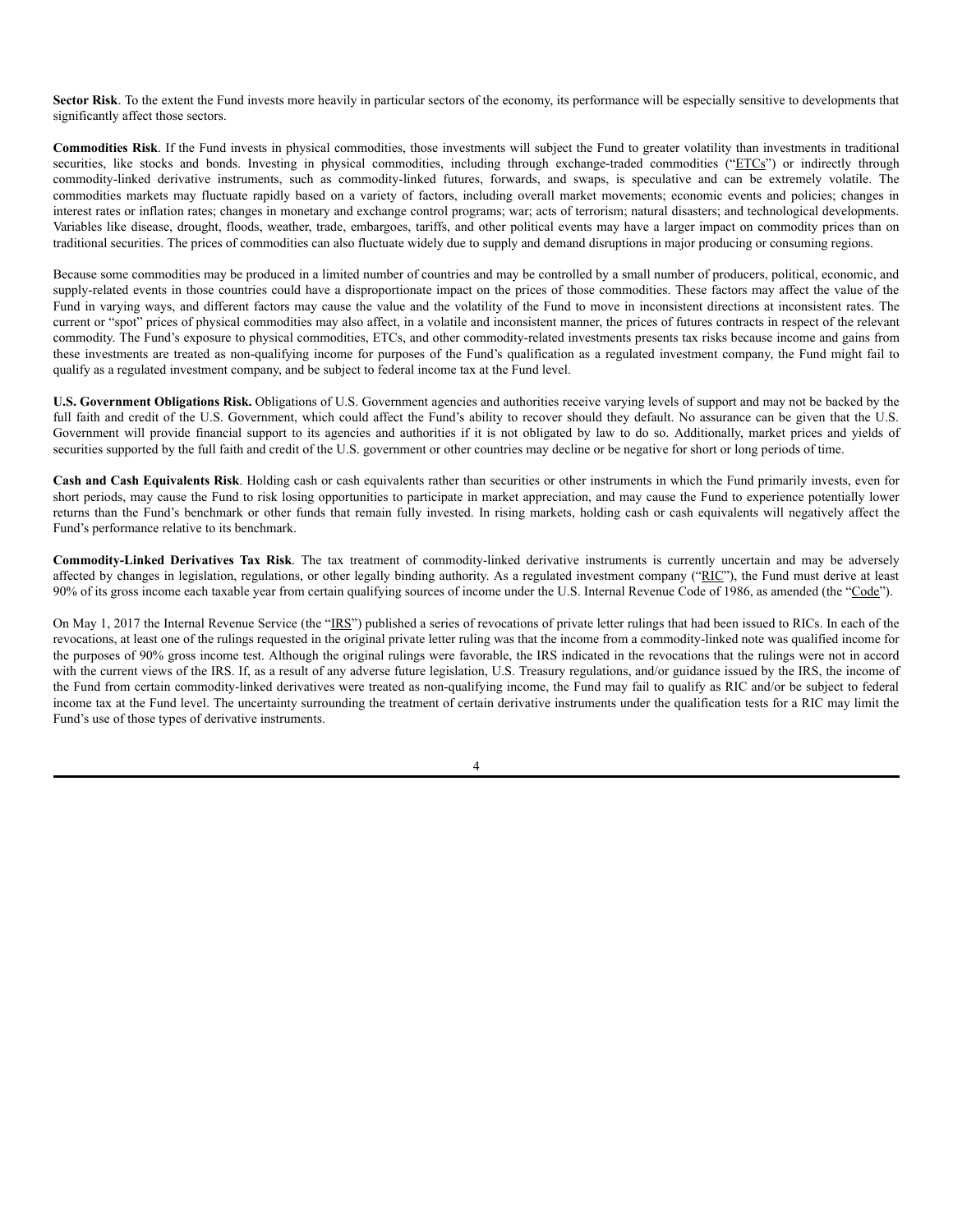**Currency Risk**. Changes in currency exchange rates and the relative value of non-U.S. currencies may affect the value of the Fund's foreign investments and the value of your Shares. Currency exchange rates can be very volatile and can change quickly and unpredictably. As a result, the value of an investment in the Fund may change quickly and without warning and you may lose money.

**Derivatives Risk**. Derivative investments have risks, including the imperfect correlation between the value of the instruments and the underlying assets or index; the loss of principal, including the potential loss of amounts greater than the initial amount invested in the derivative instrument; the possible default of the other party to the transaction; and illiquidity of the derivative investments. If a counterparty becomes bankrupt or otherwise fails to perform its obligations under a derivative contract due to financial difficulties, the Fund may experience significant delays in obtaining any recovery under the derivative contract in a bankruptcy or other reorganization proceeding. The derivatives used by the Fund may give rise to a form of leverage. The use of leverage may exaggerate any increase or decrease in the net asset value, causing the Fund to be more volatile. The use of leverage may also increase expenses and increase the impact of the Fund's other risks. The use of leverage may cause the Fund to liquidate portfolio positions to satisfy its obligations or to meet collateral segregation requirements or regulatory requirements when it may not be advantageous to liquidate the positions, resulting in increased volatility of returns. Certain of the Fund's transactions in derivatives could also affect the amount, timing, and character of distributions to shareholders, which may result in the Fund realizing more short-term capital gain and ordinary income subject to tax at ordinary income tax rates than it would if it did not engage in the transactions, which may adversely impact the Fund's after-tax returns.

**Geopolitical/Natural Disaster Risks.** The Fund's investments are subject to geopolitical and natural disaster risks, such as war, terrorism, trade disputes, political or economic dysfunction within some nations, public health crises and related geopolitical events, as well as environmental disasters, epidemics and/or pandemics, which may add to instability in world economies and volatility in markets. The impact may be short-term or may last for extended periods.

**Emerging Markets Risk.** The Fund may invest in companies organized in emerging market nations. Investments in securities and instruments traded in developing or emerging markets, or that provide exposure to those securities or markets, can involve additional risks relating to political, economic, or regulatory conditions not associated with investments in U.S. securities and instruments or investments in more developed international markets. Those conditions may impact the ability of the Fund to buy, sell or otherwise transfer securities, adversely affect the trading market and price for Fund shares and cause the Fund to decline in value.

#### **ETF Risks**

- **Authorized Participants, Market Makers and Liquidity Providers Concentration Risk.** The Fund has a limited number of financial institutions that may act as Authorized Participants ("APs"). In addition, there may be a limited number of market makers and/or liquidity providers in the marketplace. To the extent either of the following events occur, Shares may trade at a material discount to NAV and possibly face delisting: (i) APs exit the business or otherwise become unable to process creation and/or redemption orders and no other APs step forward to perform these services, or (ii) market makers and/or liquidity providers exit the business or significantly reduce their business activities and no other entities step forward to perform their functions.
- Premium-Discount Risk. The Shares may trade above or below their net asset value ("NAV"). The market prices of Shares will generally fluctuate in accordance with changes in NAV as well as the relative supply of, and demand for, Shares on the NYSE, Inc. (the "Exchange") or other securities exchanges. The trading price of Shares may deviate significantly from NAV during periods of market volatility or limited trading activity in Shares.
- **Cost of Trading Risk.** Investors buying or selling Shares in the secondary market will pay brokerage commissions or other charges imposed by brokers as determined by that broker. Brokerage commissions are often a fixed amount and may be a significant proportional cost for investors seeking to buy or sell relatively small amounts of Shares.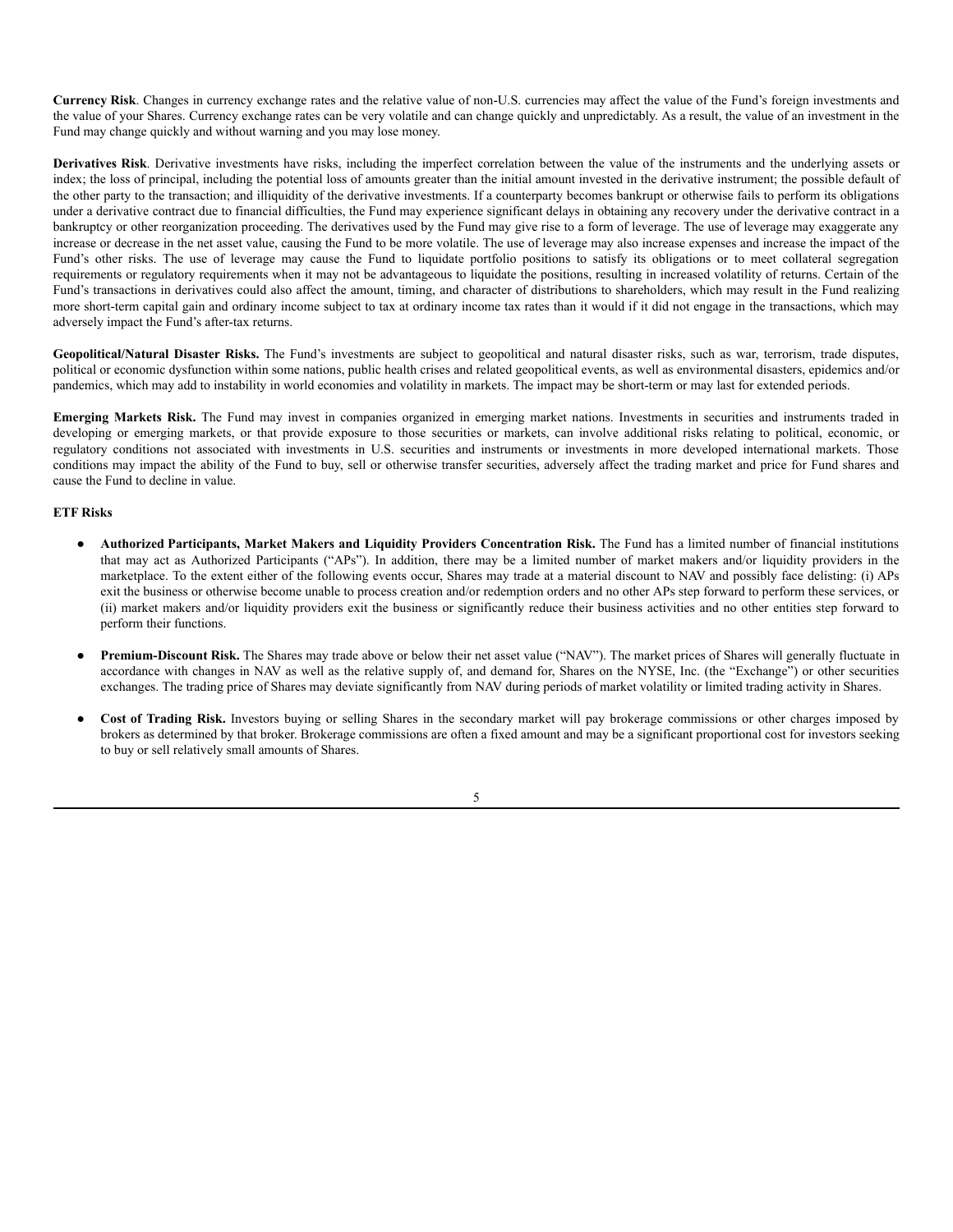● **Trading Risk.** Although the Shares are listed on the Exchange, there can be no assurance that an active or liquid trading market for them will be maintained. In addition, trading in Shares on the Exchange may be halted. In stressed market conditions, the liquidity of the Fund's Shares may begin to mirror the liquidity of its underlying portfolio holdings, which can be significantly less liquid than the Fund's Shares, potentially causing the market price of the Fund's Shares to deviate from its NAV.

**Underlying Fund Risk**. The risks of owning interests of other exchange-traded investment vehicles ("Underlying Funds") generally reflect the same risks as owning the underlying securities or other instruments that each Underlying Fund holds at the particular time. The shares of some Underlying Funds may trade at a premium or discount to their intrinsic value, which means an Underlying Fund's market value may differ from the net asset value of its shares. For example, supply and demand for shares of an Underlying Fund or market disruptions may cause the market price of the Underlying Fund to deviate from the value of its investments, which may be emphasized in less liquid markets.

With respect to an Underlying Fund that is an exchange-traded note, its value may drop due to a downgrade in the issuer's credit rating.

By investing in an Underlying Fund, the Fund indirectly bears the proportionate share of any fees and expenses of the Underlying Fund in addition to Fund's direct fees and expenses. Additionally, trading in an Underlying Fund may be halted by the exchange on which it trades.

**Geographic Investment Risk**. To the extent the Fund invests a significant portion of its assets in the securities of companies of a single country or region, it is more likely to be impacted by events or conditions affecting that country or region.

**High Portfolio Turnover Risk.** The Fund's investment strategy results in higher turnover rates. This may increase the Fund's brokerage commission costs, which could negatively impact the performance of the Fund. Rapid portfolio turnover also exposes shareholders to a higher current realization of short-term capital gains, distributions of which would generally be taxed to you as ordinary income and thus cause you to pay higher taxes.

**High-Yield Securities Risk.** High-yield securities (also known as "junk bonds") carry a greater degree of risk and are considered speculative by the major credit rating agencies. High-yield securities may be issued by companies that are restructuring, are smaller and less creditworthy, or are more highly indebted than other companies. This means that they may have more difficulty making scheduled payments of principal and interest. Changes in the value of high-yield securities are influenced more by changes in the financial and business position of the issuing company than by changes in interest rates when compared to investment grade securities. High-yield securities have greater volatility because there is less certainty that principal and interest payments will be made as scheduled. The Fund's investments in high-yield securities expose it to a substantial degree of credit risk. These investments are considered speculative under traditional investment standards. Prices of high-yield securities will rise and fall primarily in response to actual or perceived changes in the issuer's financial health, although changes in market interest rates also will affect prices. High-yield securities may experience reduced liquidity and sudden and substantial decreases in price.

**Inflation-Linked Securities Risk.** Inflation-linked securities have a tendency to react to changes in real interest rates. Real interest rates represent nominal (stated) interest rates lowered by the anticipated effect of inflation. In general, the price of an inflation-linked security decreases when real interest rates increase, and increases when real interest rates decrease. Income from the Fund's investments in these securities is likely to fluctuate more than the income distributions of its investments in more traditional fixed income securities.

**Leveraged, Inverse, and Inverse-Leveraged ETF Risk**. Leveraged, inverse, and inverse-leveraged ETFs expose the Fund to all of the risks that traditional ETFs present (see "ETF Risks" above). Leveraged ETFs seek to provide investment results that match a multiple of the performance of an underlying index (e.g., three times the performance). Inverse ETFs seek to provide investment results that match a negative (i.e., the opposite) of the performance of an underlying index. Leveraged inverse ETFs seek to provide investment results that match a negative multiple of the performance of an underlying index. All those types of ETFs rely to some degree, often extensively, on derivatives to achieve their objectives and, thus, the Fund is indirectly exposed to derivatives risk through its investments in these ETFs. Further, investments in leveraged, inverse, or inverse-leveraged ETFs are subject to the risk that the performance of the ETF will not correlate with the underlying index as intended. Leveraged, inverse, and inverse leveraged ETFs often "reset" daily, meaning that they are designed to achieve their stated objectives on a daily basis. Due to the effect of compounding, their performance over longer periods of time can differ significantly from the performance (or inverse of the performance) of their underlying index or benchmark during the same period of time. This effect can be magnified in volatile markets. Consequently, these investment vehicles may be extremely volatile and can potentially expose the Fund to complete loss of its investment.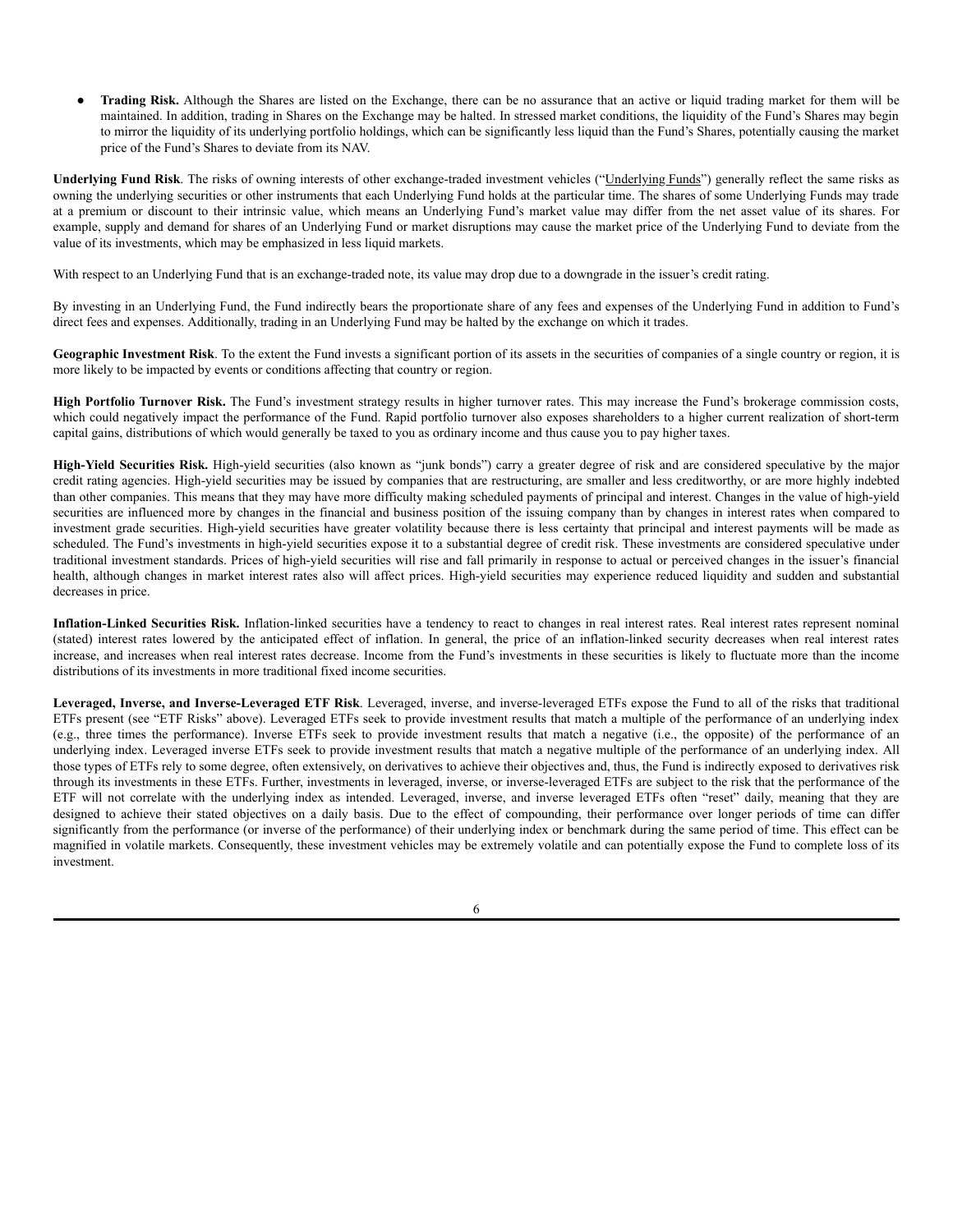**Management Risk**. The Fund is actively-managed and may not meet its investment objective based on the Adviser's or Gadsden's success or failure to implement investment strategies for the Fund. For example, Gadsden's evaluations and assumptions regarding asset classes and direct investments may not successfully achieve the Fund's investment objective given actual market trends.

Absent unusual circumstances (e.g., the Adviser determines a different ETF has a lower cost but offers a similar investment profile as a recommended ETF), the Adviser will generally follow Gadsden's investment recommendations to buy, hold, and sell securities and financial instruments.

**Quantitative Security Selection Risk.** Data for some companies may be less available and/or less current than data for companies in other markets. Gadsden uses quantitative models, and its processes could be adversely affected if erroneous or outdated data is utilized. In addition, securities selected using a quantitative model could perform differently from the financial markets as a whole as a result of the characteristics used in the analysis, the weight placed on each characteristic and changes in the characteristic's historical trends.

**REIT Risk**. A REIT is a company that owns or finances income-producing real estate. Through its investments in REITs, the Fund is subject to the risks of investing in the real estate market, including decreases in property revenues, increases in interest rates, increases in property taxes and operating expenses, legal and regulatory changes, a lack of credit or capital, defaults by borrowers or tenants, environmental problems and natural disasters. REITs are subject to additional risks, including those related to adverse governmental actions; declines in property value and the real estate market; the potential failure to qualify for tax-free pass through of income; and exemption from registration as an investment company. REITs are dependent upon specialized management skills and may invest in relatively few properties, a small geographic area, or a small number of property types. As a result, investments in REITs may be volatile. To the extent the Fund invests in REITs concentrated in specific geographic areas or property types, the Fund may be subject to a greater loss as a result of adverse developments affecting those area or property types. REITs are pooled investment vehicles with their own fees and expenses and the Fund will indirectly bear a proportionate share of those fees and expenses.

**Small- and Mid-Capitalization Companies Risk**. Investing in securities of small- and medium- capitalization companies involves greater risk than customarily is associated with investing in larger, more established companies. These companies' securities may be more volatile and less liquid than those of more established companies. Often small- and medium-capitalization companies and the industries in which they focus are still evolving and, as a result, they may be more sensitive to changing market conditions.

# **PERFORMANCE**

The following performance information provides some indication of the risks of investing in the Fund. The bar chart and table reflect changes in the Fund's performance from year to year over the periods indicated and show how the Fund's average annual total returns for the periods indicated compare to those of a relevant market index. Updated performance information is also available on the Fund's website at www.gadsdenfunds.com.

Prior to the commencement of the Fund's operations on November 2, 2020, the Fund operated as the Gadsden Dynamic Multi-Asset ETF, a series of ETF Series Solutions (the "Predecessor Fund"), an open-end investment company registered under the Investment Company Act of 1940 (the "1940 Act") that had the same investment objective and substantially the same strategies as the Fund since the Predecessor Fund's inception on November 14, 2018. The Fund assumed the NAV and performance history of the Predecessor Fund. Performance shown in the bar chart and table for periods prior to November 2, 2020 is that of the Predecessor Fund and is not the performance of the Fund. The Fund's objective is the same as the Predecessor Funds, and it policies, guidelines, and restrictions are substantially similar to those of the Predecessor Fund, which was created for reasons entirely unrelated to the establishment of a performance record. The Predecessor Fund was reorganized into the Fund at the inception of the Fund.

The Predecessor Fund's past performance is not necessarily an indication of how the Fund will perform in the future.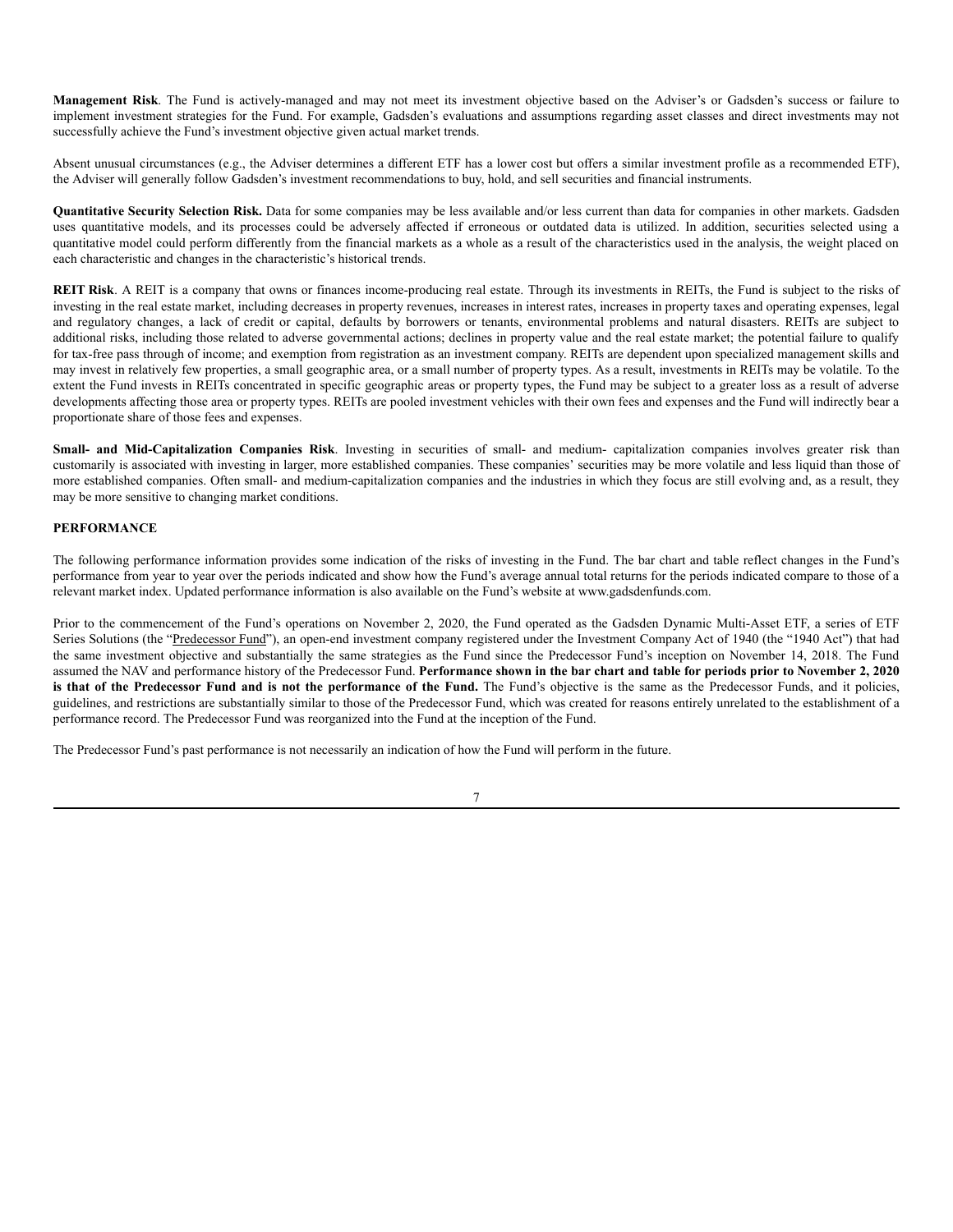

During the period of time shown in the bar chart, the highest quarterly return was 13.88%% for the quarter ended June 30, 2020, and the lowest quarterly return was -11.15% for the quarter ended March 31, 2020.

## **Average Annual Total Returns For the Period Ended December 31, 2021**

|                                                                                                               |           | <b>Since Inception</b> |
|---------------------------------------------------------------------------------------------------------------|-----------|------------------------|
| <b>Gadsden Dynamic Multi-Asset ETF</b>                                                                        | 1 Year    | (11/14/2018)           |
| Return Before Taxes                                                                                           | $4.24\%$  | $10.30\%$              |
| Return After Taxes on Distributions                                                                           | 3.55%     | 9.51%                  |
| Return After Taxes on Distributions and Sale of Fund Shares                                                   |           | 7.72%                  |
| 60% Dow Jones Global Index/40% BofA Merrill Lynch 3-Month U.S. Treasury Bill Index (reflects no deduction for |           |                        |
| fees, expenses, or taxes)                                                                                     | $10.66\%$ | 10.84%                 |
| BofA Merrill Lynch 3-Month U.S. Treasury Bill Index (reflects no deduction for fees, expenses, or taxes)      | 0.05%     | $0.99\%$               |

After-tax returns are calculated using the highest historical individual federal marginal income tax rates during the period covered by the table above and do not reflect the impact of state and local taxes. Actual after-tax returns depend on an investor's tax situation and may differ from those shown. After-tax returns shown are not relevant to investors who hold their Shares through tax-deferred arrangements such as an individual retirement account ("IRA") or other taxadvantaged accounts.